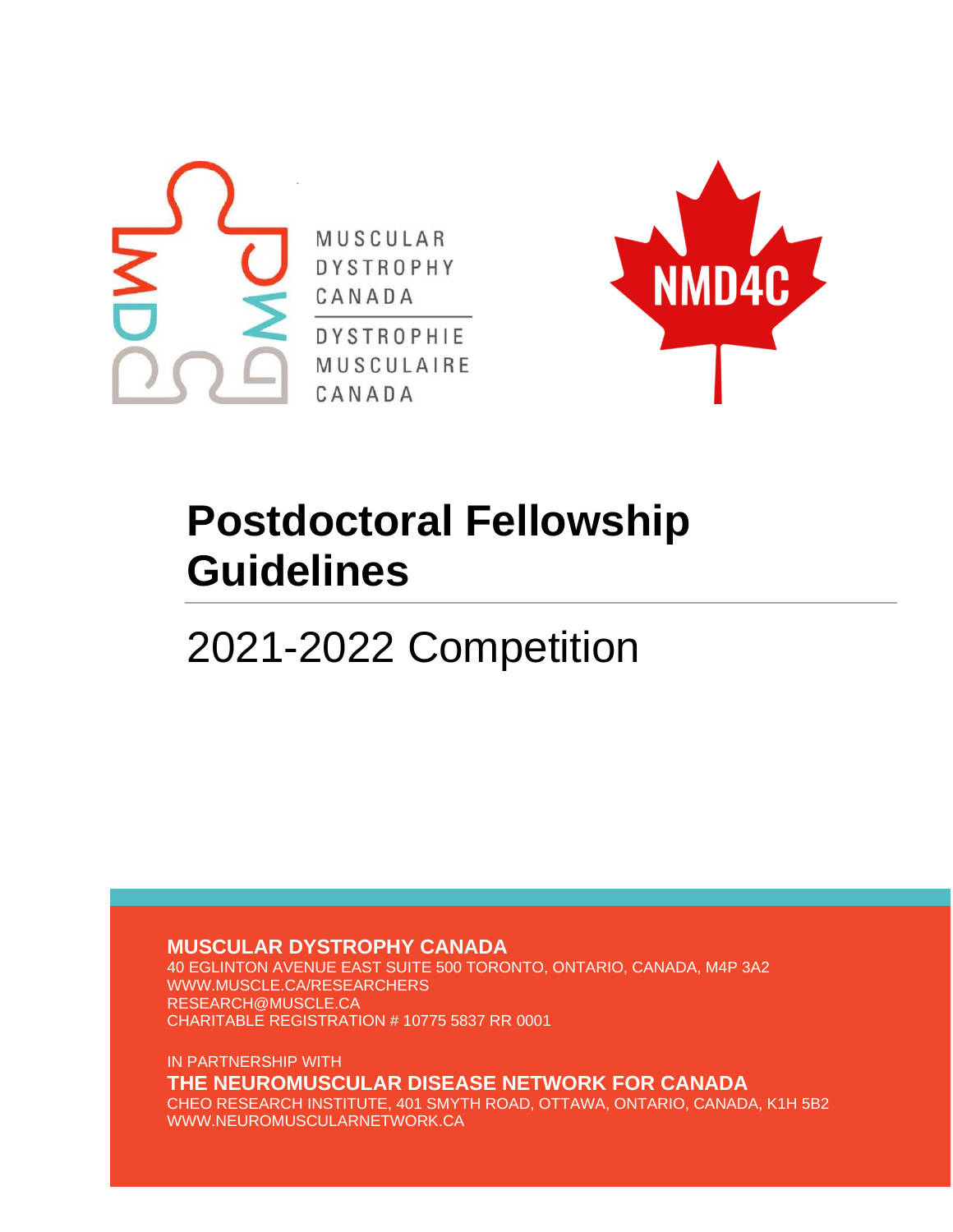## <span id="page-1-0"></span>**Award Overview**

Muscular Dystrophy Canada (MDC), together with the Neuromuscular Disease Network for Canada (NMD4C), are committed to supporting researchers build successful careers and maintaining Canadian neuromuscular research excellence into the future by attracting new people and ideas to the field. The award provides salary support for trainees to conduct post-doctoral studies in a laboratory focused on research of NMDs. The specific research proposed in the application should focus on an aspect that will have an impact on understanding or treating NMDs and should serve as the basis for the applicant's own subsequent independent research career.

<span id="page-1-1"></span>**Funding Amount**: Applicants can request up to \$40,000 for 1 year.

#### <span id="page-1-2"></span>**Grant Cycle Timeline**

Application Launch: September 1, 2021 Notification of Funding: December 1, 2021 Funding Start: January 2022

**Application Deadline: October 15, 2021 at 11:59 PM ET** Peer Review Process: October 16 - November 13, 2021

#### <span id="page-1-3"></span>**About MDC**

Muscular Dystrophy Canada (MDC) is a national, non-profit organization whose mission is to enhance the lives of those impacted with neuromuscular disorders by continually working to provide ongoing support and resources while relentlessly searching for cures through well-funded research. MDC works to support individuals affected by neuromuscular disorders in the "here and now" though our programs and services outside of the traditional circle of care. These include funding for equipment and assistive technology, system navigation and education. At the same time, we also invest in "tomorrow" by supporting research, which fosters advances in improving health outcomes and influencing positive change systemically.

Funding for this fellowship is being provided by Muscular Dystrophy Canada. Awardees will be referred to as "*Muscular Dystrophy Canada Research Fellows*."

#### <span id="page-1-4"></span>**About NMD4C**

The Neuromuscular Disease Network for Canada (NMD4C) is a pan-Canadian network that brings together the country's leading clinical, scientific, technical, and patient expertise to improve care, research, and collaboration in neuromuscular disease. Launched in January 2020 with funding from the Canadian Institutes of Health Research (CIHR) and Muscular Dystrophy Canada (MDC). The mission of NMD4C is to improve the care, research and treatment of NMDs for all Canadians. Its vision is to be a comprehensive, inclusive, open and enduring network through which Canadian stakeholders can share expertise and data, and collaborate on joint activities and research for the benefit of Canadian patients.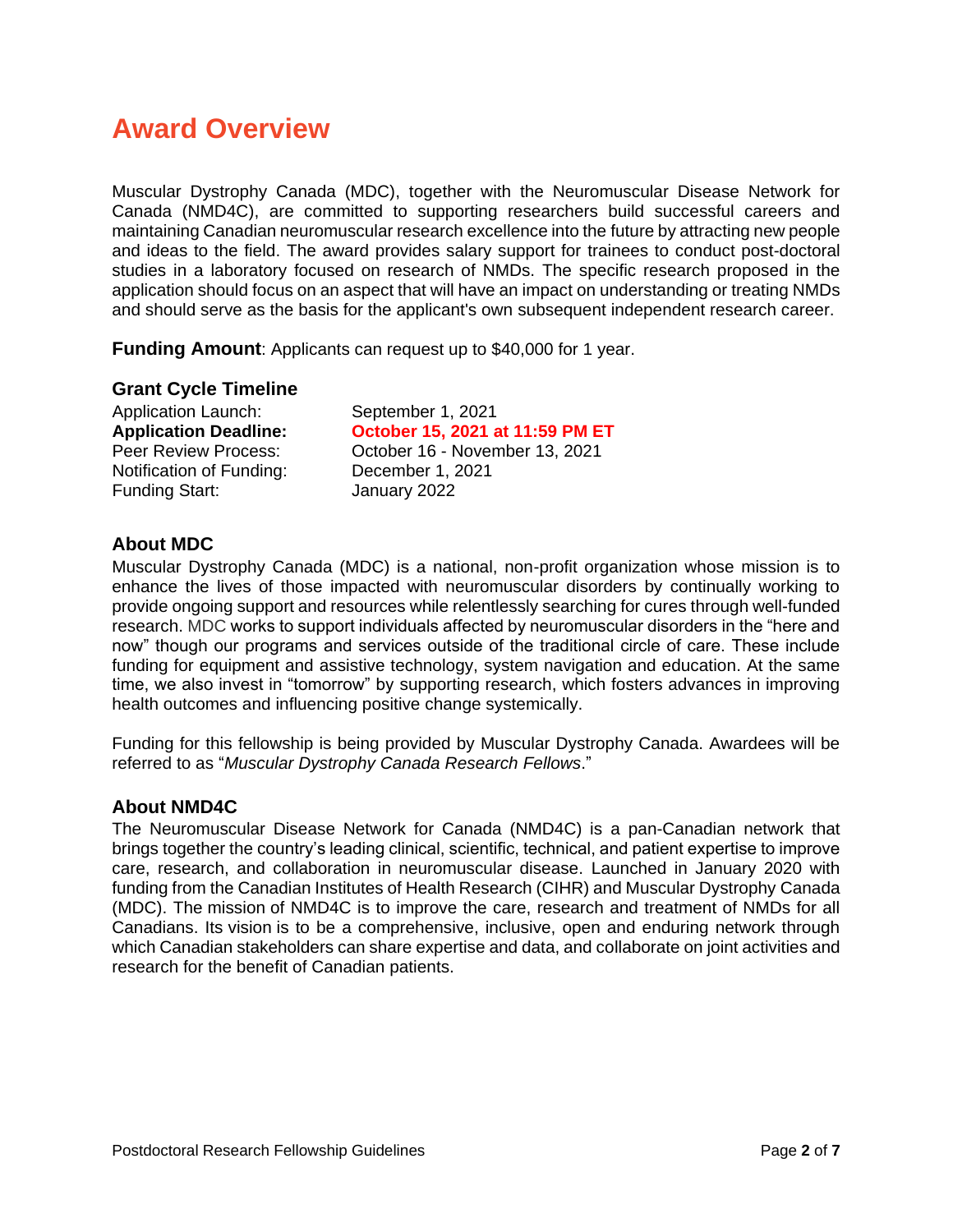## **Table of Contents**

| $\mathcal{P}_{\mathcal{C}}$ |  |
|-----------------------------|--|
| 3.                          |  |
| 4.                          |  |
|                             |  |
|                             |  |
|                             |  |
|                             |  |
| 5.                          |  |
| 6.                          |  |
| 7.                          |  |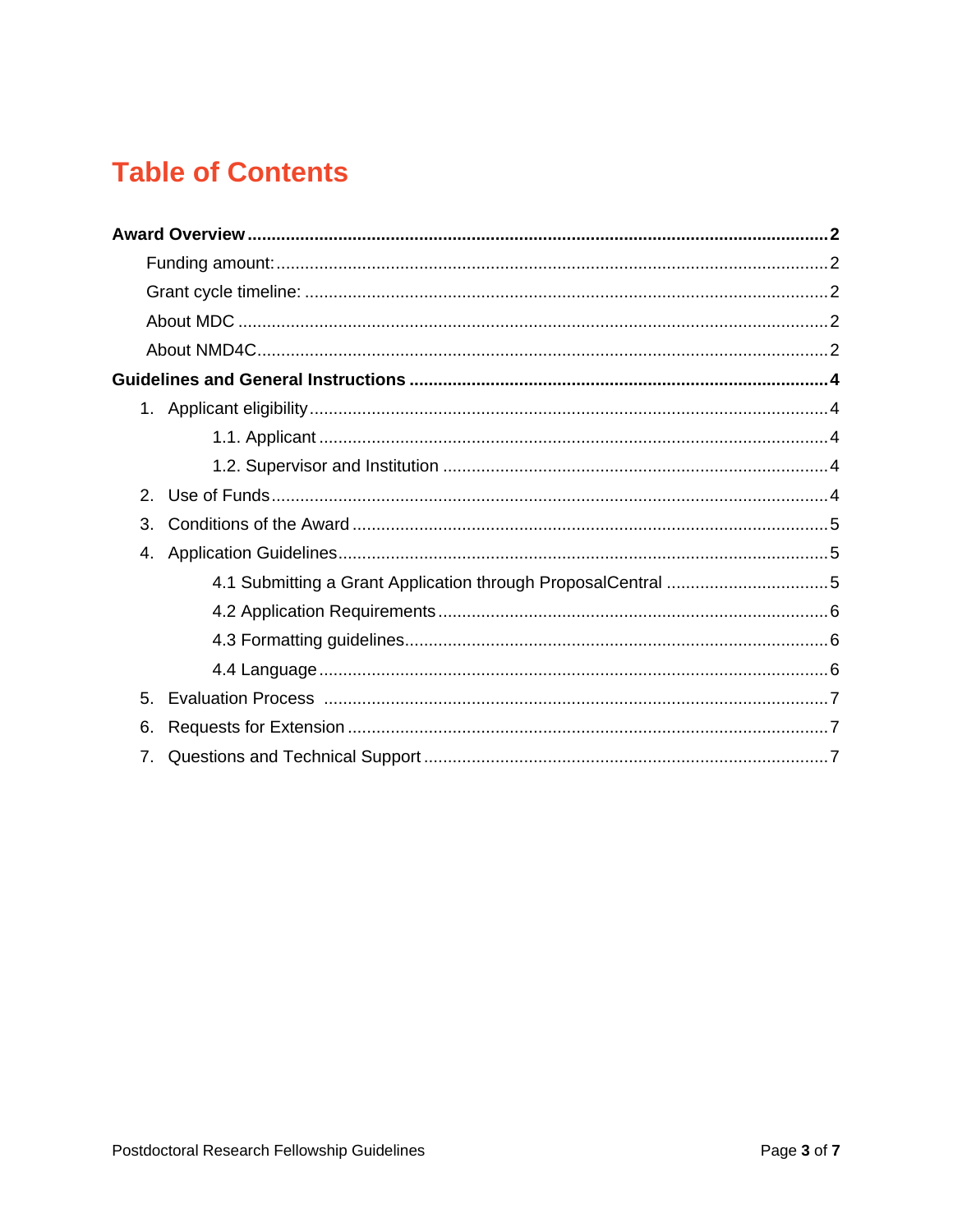## <span id="page-3-0"></span>**Guidelines and General Instructions**

## <span id="page-3-1"></span>**1. APPLICANT ELIGIBILITY**

Applicants to be considered for funding must meet the following eligibility criteria:

### <span id="page-3-2"></span>**1.1. Applicants**

- Applicants must hold a PhD, received no more than 36 months from the date the degree was conferred, before the time of application. For clinician-scientists, this application should be submitted within two years after completion of their final clinical training. Exceptions to the above 36 months eligibility period will be considered due to delays in training or extenuating circumstances. Applicants may apply for this fellowship before completing their terminal degree, if they have a firm commitment from the laboratory head in which training will take place.
- Applicants should not hold another full salary fellowship concurrently; however, salary support received from this fellowship can be supplemented by their supervisor. For further details see Section [2: Use of Funds](#page-3-4)
- Applicants need not be Canadian citizens; however, they are required to be conducting their research at a Canadian research institution. See [1.2 Supervisor and Institution.](#page-3-3) If awarded, the applicant would need to demonstrate they are eligible to work/study in Canada for the duration of the requested funding.
- The proposed research project and training must be related to a specific or multiple neuromuscular disorders under the mandate of MDC. This entails health conditions with a genetic or immune-mediated cause where the primary affect is on the muscles and/or the nerves that innervate them. This includes muscular dystrophies, myopathies, neuromuscular junction disorders, peripheral neuropathies, and lower motor neuron\* disorders.

\*Please note: Amyotrophic lateral sclerosis /Primary lateral sclerosis do not fall under the mandate of MDC. Please see ALS Canada for funding opportunities. For any questions on disorder eligibility, please contact research@muscle.ca

### <span id="page-3-3"></span>**1.2.Supervisor and Institution**

- It is the responsibility of the Applicant to make all arrangements for the proposed training with an appropriate supervisor and institution prior to formal application.
- The fellowship must be completed in a Canadian academic research institution. Qualifying Canadian institutions are defined according to CIHR guidelines (http://www.cihrirsc.gc.ca/e/36374.html).

## <span id="page-3-4"></span>**2. USE OF FUNDS**

- Funds may only be used as salary support for the postdoctoral fellow applicant
- Funds may not be used for employee benefits paid by the host institution
- Should the award/fellowship be terminated early, the fellow and supervising Principal Investigator (PI) must contact MDC.
- Applicants currently holding an award that does not cover their full salary may apply for a top up. MDC should be the second funder, this fellowship should not be in lieu of other salary funding available through grants, awards, and fellowship from other institutions or funders.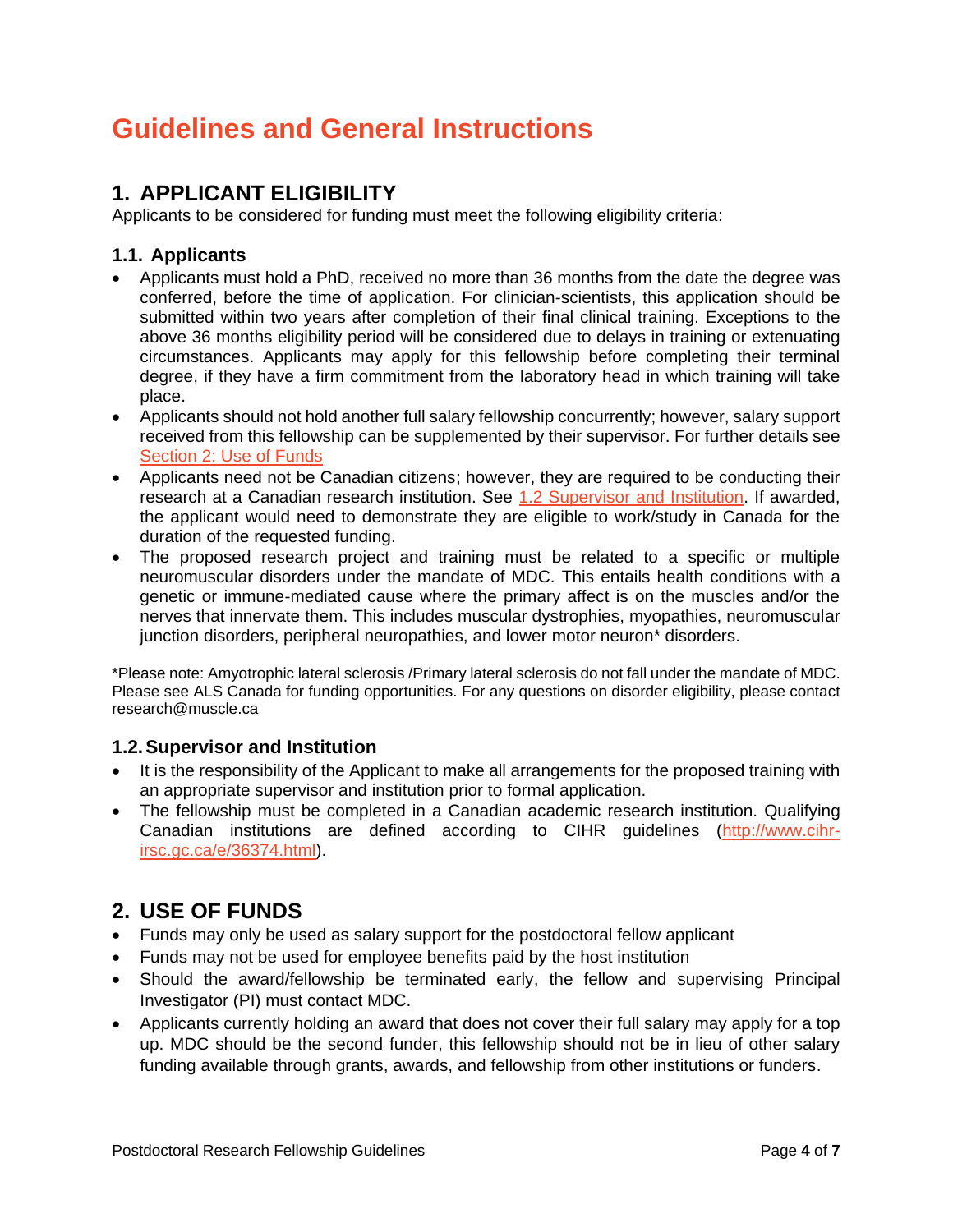## <span id="page-4-0"></span>**3. CONDITIONS OF THE AWARD**

- Funds will be sent as annual installments from MDC to the supervising PI's institution (Institution paid). The PI will be responsible for ensuring that relevant ethics approvals have been obtained at each participating institution.
- Successful applicants need to submit a written progress report at the end of their funding period. A template will be provided by MDC.
- All manuscripts, presentations, abstracts, etc. must acknowledge funding by stating: "<Name> has been supported by a Muscular Dystrophy Canada Research Fellowship in collaboration with the Neuromuscular Disease Network for Canada
- Funded researchers should make every effort to publish all findings related to the project and to acknowledge MDC and NMD4C in media events discussing the research projects that are funded. Researchers should notify MDC of published manuscripts and prior to any media events or public communications related to the project
- It is expected that the awardees will prepare presentations (1-2) about their work for MDC/NMD4C events to promote the mission of the supporting organizations and dissemination of knowledge.

## <span id="page-4-1"></span>**4. APPLICATION GUIDELINES**

Applicants must complete the online through the grants management system, ProposalCentral, by the deadline specified. Applications are not accepted via email or mail.

The application consists of a series of online questions – where responses can be typed directly into the application as well as upload the required PDFs listed below to the online portal. Progress can be saved online at multiple stages. It is recommended that all typed answers should also be saved outside of ProposalCentral as a backup.

### <span id="page-4-2"></span>**4.1Submitting a Grant Application through ProposalCentral**

- Visit https://proposalcentral.altum.com/
- Login using your ORCID ID, or create a new ORCID account for first-time users. This account can be used to submit application to any funder using ProposalCentral
- Select the "Grant Opportunities" tab.
- Filter the list by grant maker: "Muscular Dystrophy Canada", find the "Postdoctoral Fellowship" program on the list and click *"Apply Now".*
- The system will take you through the application steps. Clicking "next" will save the previous section's entry.
- Upload all necessary documents in pdf format.
- Validate your application and submit any incomplete sections.
- Submit e-signatures. Note the applicant and postdoctoral supervisor need to be logged into ProposalCentral with their own credentials to access the corresponding signature field. The Applicant can give access to supervisor for this application in the Supervisor and Cosupervisor section.

**Frequently Asked Questions and Tutorials available here: https://proposalcentral.com/contactus.asp**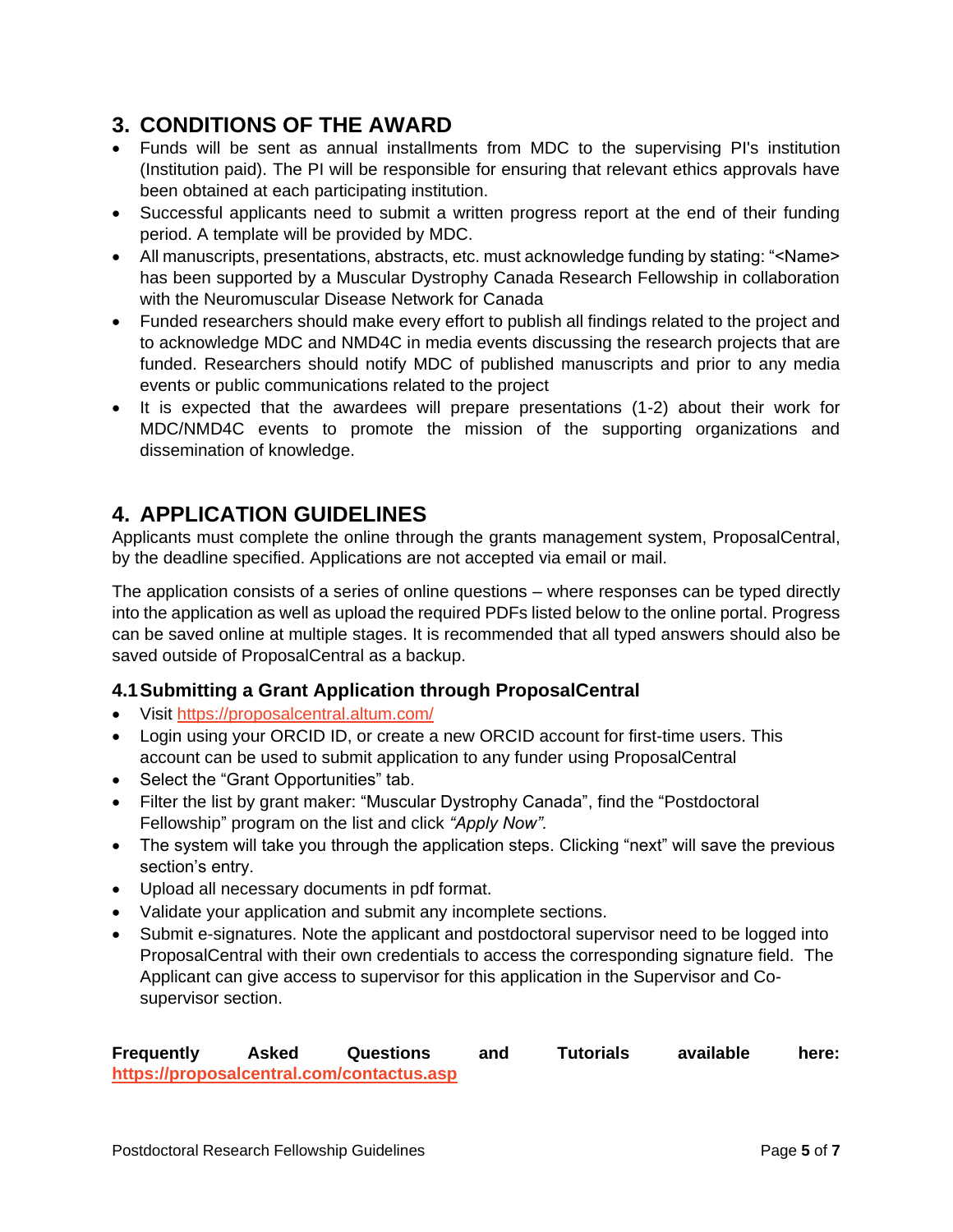### <span id="page-5-0"></span>**4.2Application Requirements**

You will need to include the following in your application.

**Direct Application questions** to be filled out directly in online application:

- 1. Scientific abstract of intended project *(½ page)*
	- State the objectives of the research project and summarize the scientific approach, highlighting the expected significance of the work.
- 2. Non-scientific lay abstract of intended project *(½ page)*
	- Written in plain language (to be understood by those who are not in biomedical research)
- 3. Eligibility and keyword questionnaire

**Documents** to be uploaded to ProposalCentral:

- 1. Full research project proposal: *(max 5 pages, inclusive of tables/figures and bibliography)*
	- Including rationale, review of literature, specific objectives, hypotheses/expected outcomes, methodology, preliminary data (if available), significance/impact
- 2. Training expectations *(max 2 pages)*
	- Why is this post-doctoral fellowship right for you, and how does it fit into your career plan?
	- Describe your commitment to research in the field of neuromuscular disease and Canada.
	- Why have you chosen this particular lab?
	- What training and professional development opportunities outside of the proposed research is available/in your plan?
- 4. Three Reference Letters These will be directly uploaded by your referees who are inputted in the Letter of Reference Section. You can check submission status on this page.
- 5. 4-page NIH-style biosketch for Applicant
- 6. 4-page NIH-style biosketch for Postdoctoral Supervisor

#### **Referee's documents** to be uploaded by referee:

You will require **3** letters of support. Please follow instructions in the online application to provide the email addresses of the referees. They will be directly sent the link from ProposalCentral to upload their letter.

- One letter of support from your proposed new postdoctoral fellow supervisor(s)
- Two letters of support from two additional external references

#### <span id="page-5-1"></span>**4.3Formatting guidelines**

Please note the following criteria for attachments uploaded to the online applications:

- Documents **must be in PDF format** and ≤ 10 MB.
- Applications must be written in English, with font size no less than 11 points, and 2.54 cm margins.
- Do not use jargon or unusual abbreviations.

#### <span id="page-5-2"></span>**4.4Language**

MDC is a nation-wide organization and serves the community in either of Canada's official languages where feasible. We ask, however, that research application be submitted in English as MDC and NMD4C prioritizes scientific expertise when selecting reviewers. As such, we are